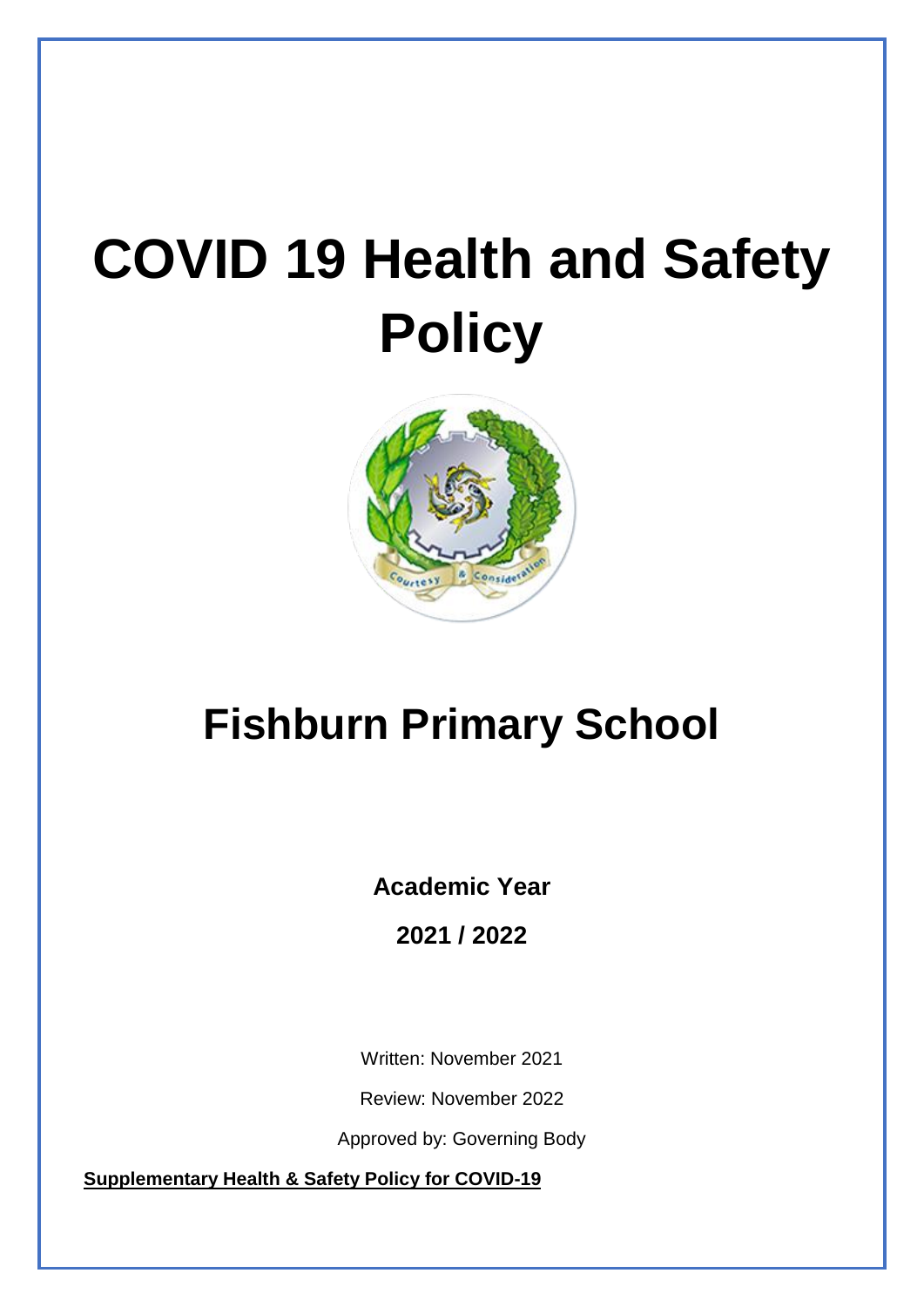# **Health and Safety Policy – Fishburn Primary School**

#### **Introduction**

Fishburn Primary School recognises and accepts the requirements of the Health & Safety at Work etc. Act 1974, and its associated Regulations and has an existing Health & Safety Policy which sets out how the school does this.

Fishburn Primary School recognises the current circumstances due to COVID-19, this supplementary document sets out the arrangements in relation to the health, safety and wellbeing of our children, staff and the wider school community. This document has been written in accordance with the current guidance from the Department for Education (DfE), Public Health England (PHE) and the Local Authority in relation to managing risks associated with COVID-19.

#### **Risk Assessment**

In order to ensure the safety of staff, children and the wider school community during this unprecedented time a detailed risk assessment has been undertaken and where need identified appropriate actions taken. The risk assessment covers the following Health and Safety elements;

- Social Distancing
- PPE
- Response to suspected/confirmed COVID-19 cases.
- First Aid
- Cleaning and Waste Disposal
- Classrooms and Groups sizes
- Curriculum
- Maintaining hygiene standards
- Staffing
- Emergency Evacuation
- Catering
- Building & Facilities risks
- Office Areas
- Visitors and Deliveries
- Guidance and Communication
- Educational visits
- Transport

The risk assessment is dynamic and regularly reviewed to meet the school's needs. All appropriate documentation is shared with the whole school team.

#### **Roles and Responsibilities**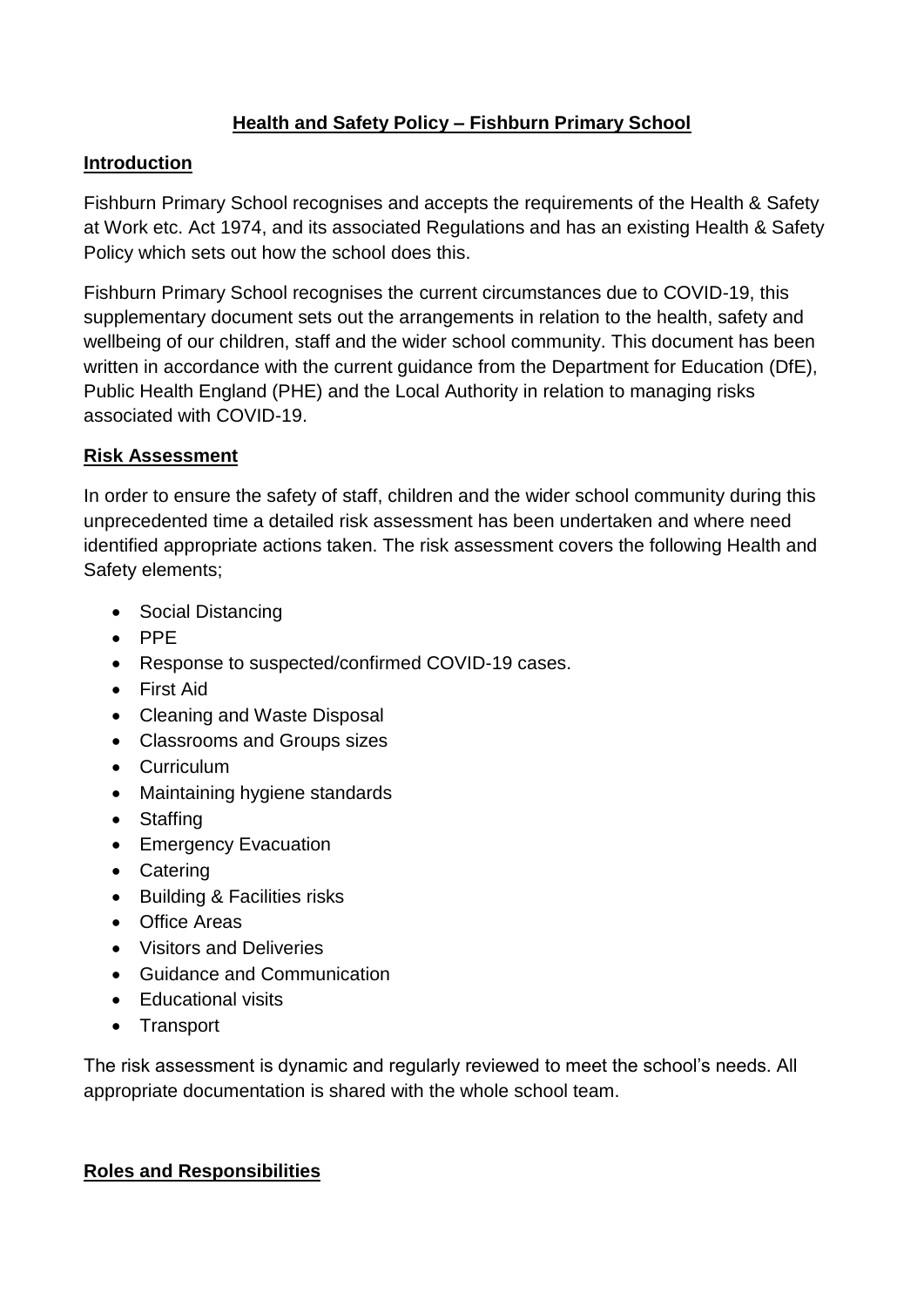# **The Acting Headteacher will**:

- Have overall responsibility for the development and implementation of the policy, risk assessment and further actions identified.
- Ensure that all documentation is regularly reviewed to meet current need and in line with current guidance from DfE and PHE and the Local Authority.
- Prioritise the wellbeing of all pupils and staff and ensure there is appropriate support in place.
- Communicate with parents and carers on a regular basis, ensuring that they are kept up to date with current guidance that ensures the safety of all staff and children.
- Liaise with the governing body on a regular basis.

## **The Governing Body will:**

- Regularly assess the effectiveness of the policy, risk assessment and any associated actions plans.
- Ensure that all documentation is regularly reviewed to meet current need and in line with current guidance from DfE and PHE and the Local Authority.
- Prioritise the wellbeing of all pupils and staff and ensure there is appropriate support in place.
- All staff will;
- Make their immediate manager aware if they are taken unwell whilst at work.
- Make their immediate manager aware if they feel that they have symptoms of COVID-19.
- Report any sickness absence to the Acting Headteacher on the first day of absence.
- Carry out all work activities in accordance with the policy, risk assessment and associated guidance as part of the response to COVID-19.
- Contribute to the risk assessment where need identified.
- Report any concerns in relation to Health and Safety risks related to COVID-19 to the Acting Headteacher.
- Report any individual needs that they have, to ensure their Health and Safety in relation to COVID-19.
- Prioritise the wellbeing of all pupils and other staff.

# **Parents/Carers will:**

- Adhere to instructions communicated by the Acting Headteacher when on the school site to help reduce the risk of transmission.
- Keep their child at home if they or anyone in their household displays symptoms of COVID19, or if otherwise advised to by the school, or another appropriate body e.g. NHS-Track and Trace/GP.
- Adhere to drop and pick up times to reduce the likelihood of transmission.